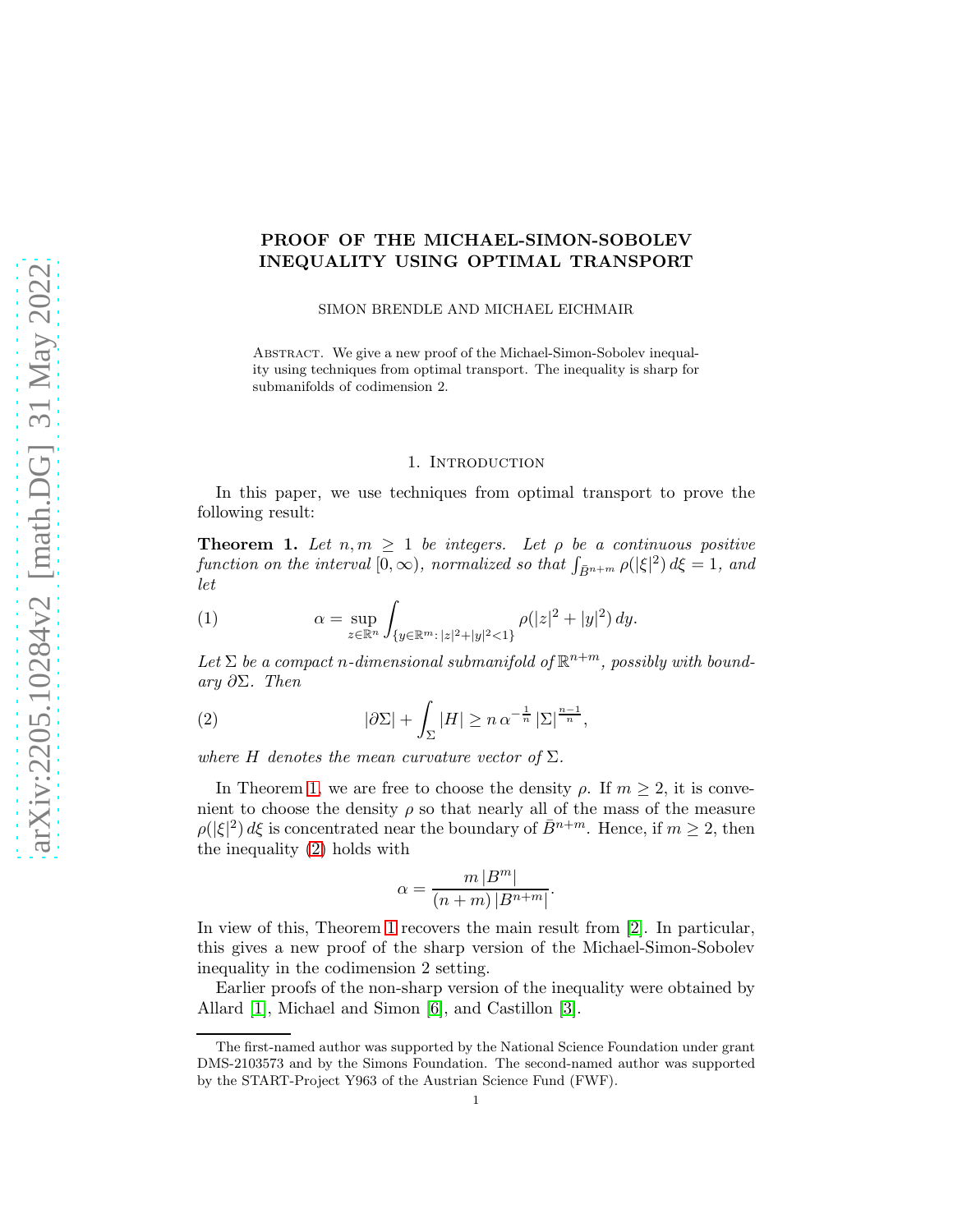Finally, we refer to the work of Cordero-Erausquin, McCann, and Schmuckenschläger  $[4]$ ,  $[5]$  for other applications of optimal transport to geometric inequalities.

## 2. Proof of Theorem [1](#page-0-0)

Let  $\Sigma$  be a compact *n*-dimensional submanifold of  $\mathbb{R}^{n+m}$ , possibly with boundary  $\partial \Sigma$ . Let *μ* denote the Riemannian measure on Σ. For each point  $x \in \Sigma$ , we denote by  $\Pi: T_x \Sigma \times T_x \Sigma \to T_x^{\perp} \Sigma$  the second fundamental form of  $\Sigma$ . As usual, the mean curvature vector  $H \in T_x^{\perp} \Sigma$  is defined as the trace of the second fundamental form.

We first consider the special case when  $|\Sigma| = 1$ . We define a measure  $\nu$ on the unit ball  $\bar{B}^{n+m}$  by

$$
\nu(G)=\int_G \rho(|\xi|^2)\,d\xi
$$

for every Borel set  $G \subset \overline{B}^{n+m}$ . With this understood,  $\mu$  is a probability measure on  $\Sigma$  and  $\nu$  is a probability measure on  $\bar{B}^{n+m}$ . Let  $\mathcal J$  denote the set of all pairs  $(u, h)$  such that u is an integrable function on  $\Sigma$ , h is an integrable function on  $\bar{B}^{n+m}$ , and

$$
u(x) - h(\xi) - \langle x, \xi \rangle \ge 0
$$

for all  $x \in \Sigma$  and all  $\xi \in \overline{B}^{n+m}$ . By Theorem 5.10 (iii) in [\[8\]](#page-7-6), we can find a pair  $(u, h) \in \mathcal{J}$  which maximizes the functional

<span id="page-1-0"></span>
$$
\int_{\bar{B}^{n+m}} h \, d\nu - \int_{\Sigma} u \, d\mu.
$$

The maximizer  $(u, h)$  can be chosen in such a way that h is Lipschitz continuous and

(3) 
$$
u(x) = \sup_{\xi \in \bar{B}^{n+m}} (h(\xi) + \langle x, \xi \rangle)
$$

for all  $x \in \Sigma$ .

Note that our notation differs from the one in [\[8\]](#page-7-6). In our setting, the space X is the unit ball  $\bar{B}^{n+m}$  equipped with the measure  $\nu$ ; the space Y is the submanifold  $\Sigma$  equipped with the Riemannian measure  $\mu$ ; the cost function is given by  $-\langle x, \xi \rangle$  for  $x \in \Sigma$  and  $\xi \in \overline{B}^{n+m}$ ; the function  $\psi$  in [\[8\]](#page-7-6) corresponds to the function  $-h$ ; and the function  $\phi$  in [\[8\]](#page-7-6) corresponds to the function  $-u$  in this paper. The fact that  $\psi$  can be chosen to be a c-convex function implies that h is Lipschitz continuous (see [\[8\]](#page-7-6), Definition 5.2). The fact that  $\phi$  can be taken as the c-transform of  $\psi$  corresponds to the statement [\(3\)](#page-1-0) above (see [\[8\]](#page-7-6), Definition 5.2).

We now continue with the proof of Theorem [1.](#page-0-0) Clearly,  $u$  is the restriction to  $\Sigma$  of a convex function on  $\mathbb{R}^{n+m}$  which is Lipschitz continuous with Lipschitz constant at most 1. In particular,  $u$  is Lipschitz continuous with Lipschitz constant at most 1. Moreover,  $u$  is semiconvex with a quadratic modulus of semiconvexity (see [\[8\]](#page-7-6), Definition 10.10 and Example 10.11).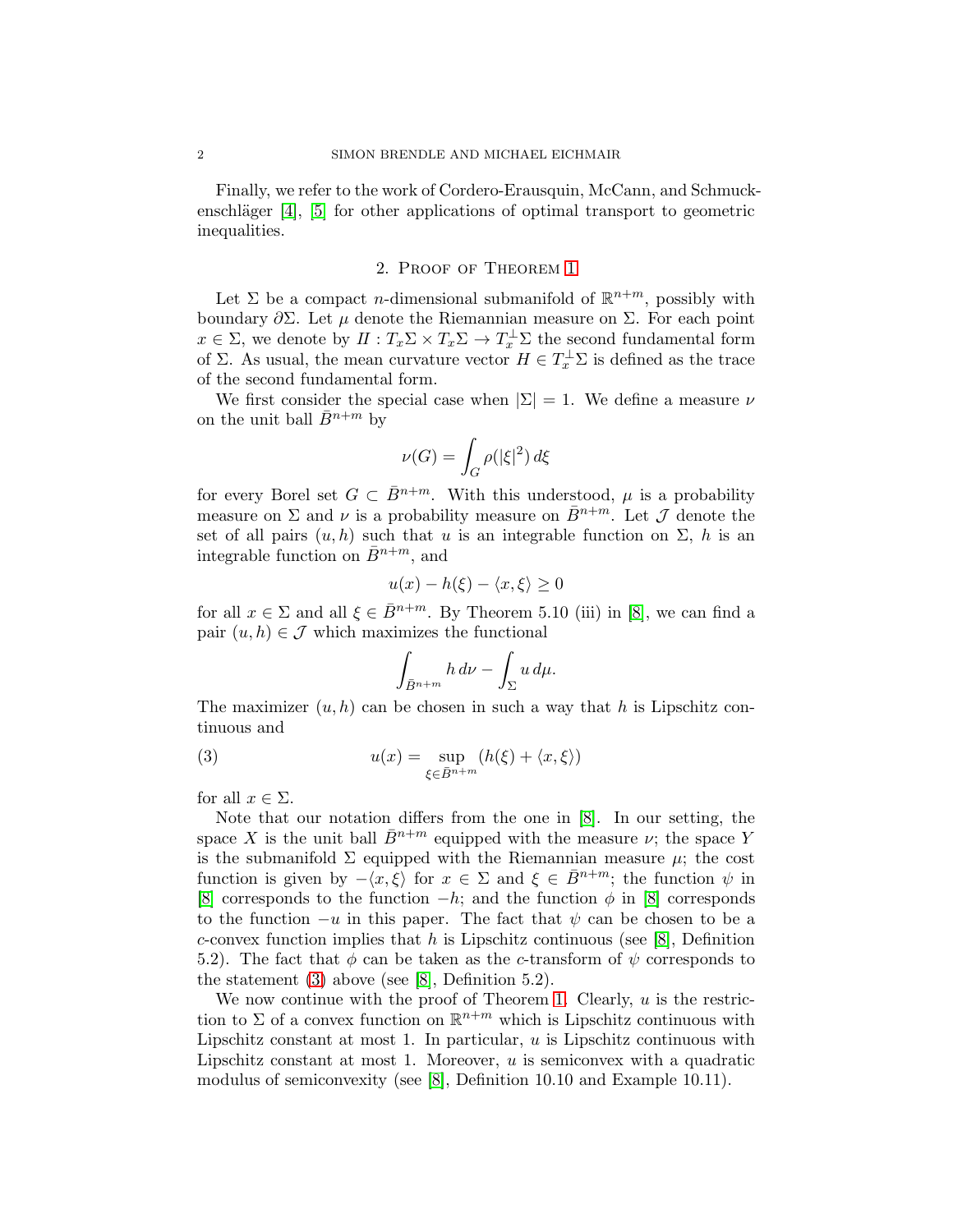<span id="page-2-0"></span>**Lemma 2.** Let E be a compact subset of  $\Sigma$ . Moreover, suppose that G is a compact subset of  $\bar{B}^{n+m}$  such that  $u(x) - h(\xi) - \langle x, \xi \rangle > 0$  for all  $x \in E$ and all  $\xi \in \overline{B}^{n+m} \setminus G$ . Then  $\mu(E) \le \nu(G)$ .

**Proof.** For each j, we define a compact set  $G_i \subset \overline{B}^{n+m}$  by

$$
G_j = \{ \xi \in \bar{B}^{n+m} : \exists x \in E \text{ with } u(x) - h(\xi) - \langle x, \xi \rangle \le j^{-1} \}.
$$

We define an integrable function  $u_j$  on  $\sum_{i=1}^{\infty}$  by  $u_j = u - j^{-1} \cdot 1_E$ . Moreover, we define an integrable function  $h_j$  on  $\bar{B}^{n+m}$  by  $h_j = h - j^{-1} \cdot 1_{G_j}$ . It is straightforward to verify that

$$
u_j(x) - h_j(\xi) - \langle x, \xi \rangle \ge 0
$$

for all  $x \in \Sigma$  and all  $\xi \in \overline{B}^{n+m}$ . Therefore,  $(u_j, h_j) \in \mathcal{J}$  for each j. Using the maximality of  $(u, h)$ , we obtain

$$
\int_{\bar{B}^{n+m}} h_j \, d\nu - \int_{\Sigma} u_j \, d\mu \le \int_{\bar{B}^{n+m}} h \, d\nu - \int_{\Sigma} u \, d\mu
$$

for each j. This implies  $\mu(E) \leq \nu(G_i)$  for each j. Finally, we pass to the limit as  $j \to \infty$ . By assumption,

$$
\bigcap_{j=1}^{\infty} G_j \subset \{ \xi \in \bar{B}^{n+m} : \exists x \in E \text{ with } u(x) - h(\xi) - \langle x, \xi \rangle \le 0 \} \subset G,
$$

so that  $\lim_{j\to\infty}\nu(G_j)\leq \nu(G)$ . This completes the proof of Lemma [2.](#page-2-0)

Let us fix a large positive constant K such that  $|\langle x - \bar{x}, y \rangle| \leq K d(x, \bar{x})^2$ for all points  $x, \bar{x} \in \Sigma$  and all  $y \in T_{\bar{x}}^{\perp} \Sigma$  with  $|y| \leq 1$ . For each point  $\bar{x} \in \Sigma$ , we denote by

$$
\partial u(\bar{x}) = \{ z \in T_{\bar{x}} \Sigma : u(x) - u(\bar{x}) - \langle x - \bar{x}, z \rangle \ge -K d(x, \bar{x})^2 \text{ for all } x \in \Sigma \}
$$

the subdifferential of u at the point  $\bar{x}$ .

<span id="page-2-1"></span>**Lemma 3.** Fix a point  $\bar{x} \in \Sigma$  and let  $\xi \in \bar{B}^{n+m}$ . Let  $\xi^{\tan}$  denote the orthogonal projection of ξ to the tangent space  $T_{\bar{x}}\Sigma$ . If  $u(\bar{x})-h(\xi)-\langle \bar{x}, \xi \rangle =$ 0, then  $\xi^{\tan} \in \partial u(\bar{x})$ .

Proof. By assumption,

$$
u(\bar{x}) - h(\xi) - \langle \bar{x}, \xi \rangle = 0.
$$

Since

$$
u(x) - h(\xi) - \langle x, \xi \rangle \ge 0
$$

for all  $x \in \Sigma$ , it follows that

$$
u(x) - u(\bar{x}) - \langle x - \bar{x}, \xi \rangle \ge 0
$$

for all  $x \in \Sigma$ . On the other hand,

$$
\langle x - \bar{x}, \xi - \xi^{\tan} \rangle \ge -K d(x, \bar{x})^2
$$

by our choice of  $K$ . Putting these facts together, we conclude that

$$
u(x) - u(\bar{x}) - \langle x - \bar{x}, \xi^{\tan} \rangle \ge -K d(x, \bar{x})^2.
$$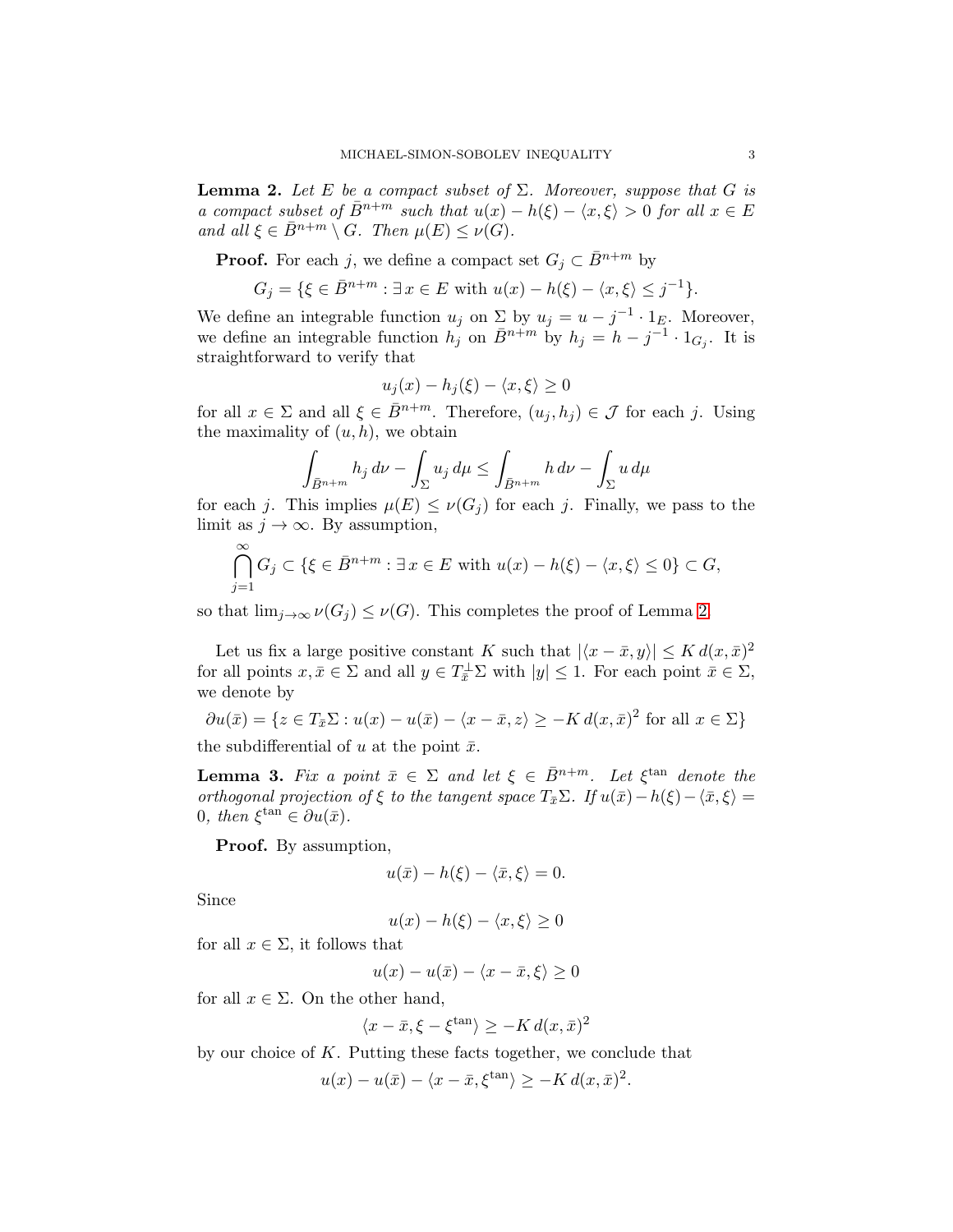Therefore,  $\xi^{\tan} \in \partial u(\bar{x})$ . This completes the proof of Lemma [3.](#page-2-1)

By Rademacher's theorem,  $u$  is differentiable almost everywhere, and the norm of the gradient is bounded by 1. By Alexandrov's theorem (see Theorem 14.1 and Theorem 14.25 in [\[8\]](#page-7-6)), u admits a Hessian in the sense of Alexandrov at almost every point.

<span id="page-3-1"></span>**Lemma 4.** Fix a point  $\bar{x} \in \Sigma \backslash \partial \Sigma$  with the property that u admits a Hessian in the sense of Alexandrov at  $\bar{x}$ . Let  $\hat{u}$  be a smooth function on  $\Sigma$  such that  $|u(x) - \hat{u}(x)| \le o(d(x, \bar{x})^2)$  as  $x \to \bar{x}$ . Then we can find a positive function  $\omega(r)$  with  $\lim_{r\to 0} \frac{\omega(r)}{r} = 0$  and with the following property. If x is a point in  $\sum$  satisfying  $d(x,\bar{x}) \leq \sqrt{n} r$  and  $z \in \partial u(x)$ , then  $|z - \nabla^{\Sigma} \hat{u}(x)| \leq \omega(r)$ .

**Proof.** This is one of the properties of the Alexandrov Hessian; see [\[8\]](#page-7-6), Theorem 14.25 (i').

<span id="page-3-0"></span>**Lemma 5.** Fix a point  $\bar{x} \in \Sigma \backslash \partial \Sigma$  with the property that u admits a Hessian in the sense of Alexandrov at  $\bar{x}$ . Let  $\hat{u}$  be a smooth function on  $\Sigma$  such that  $|u(x) - \hat{u}(x)| \le o(d(x,\bar{x})^2)$  as  $x \to \bar{x}$ . Then we can find a positive function  $\delta(r)$  with  $\lim_{r\to 0} \delta(r) = 0$  and with the following property. If  $x \in \Sigma$ and  $\xi \in \overline{\mathring{B}}^{n+m}$  satisfy  $d(x,\overline{x}) \leq \sqrt{n} r$  and  $u(x) - h(\xi) - \langle x, \xi \rangle = 0$ , then  $D_{\Sigma}^2 \hat{u}(x) - \langle H(x), \xi \rangle \geq -\delta(r) g.$ 

**Proof.** The proof is by contradiction. If the assertion is false, we can find a real number  $\delta_0 > 0$ , a sequence of points  $x_j \in \Sigma$ , and a sequence  $\xi_j \in \bar{B}^{n+m}$  with the following properties:

- $x_j \rightarrow \bar{x}$ .
- $u(x_j) h(\xi_j) \langle x_j, \xi_j \rangle = 0$  for each j.
- For each j, the first eigenvalue of  $D_{\Sigma}^2 \hat{u}(x_j) \langle H(x_j), \xi_j \rangle$  is less than  $-\delta_0$ .

After passing to a subsequence, we may assume that the sequence  $\xi_j$  converges to  $\bar{\xi} \in \bar{B}^{n+m}$ . Clearly, the first eigenvalue of  $D_{\Sigma}^2 \hat{u}(\bar{x}) - \langle H(\bar{x}), \bar{\xi} \rangle$  is strictly negative. Moreover,

$$
u(\bar{x}) - h(\bar{\xi}) - \langle \bar{x}, \bar{\xi} \rangle = 0.
$$

Since

$$
u(x) - h(\bar{\xi}) - \langle x, \bar{\xi} \rangle \ge 0
$$

for all  $x \in \Sigma$ , it follows that

$$
u(x) - u(\bar{x}) - \langle x - \bar{x}, \bar{\xi} \rangle \ge 0
$$

for all  $x \in \Sigma$ . Therefore,

$$
\hat{u}(x) - \hat{u}(\bar{x}) - \langle x - \bar{x}, \bar{\xi} \rangle \ge -o(d(x, \bar{x}))^2
$$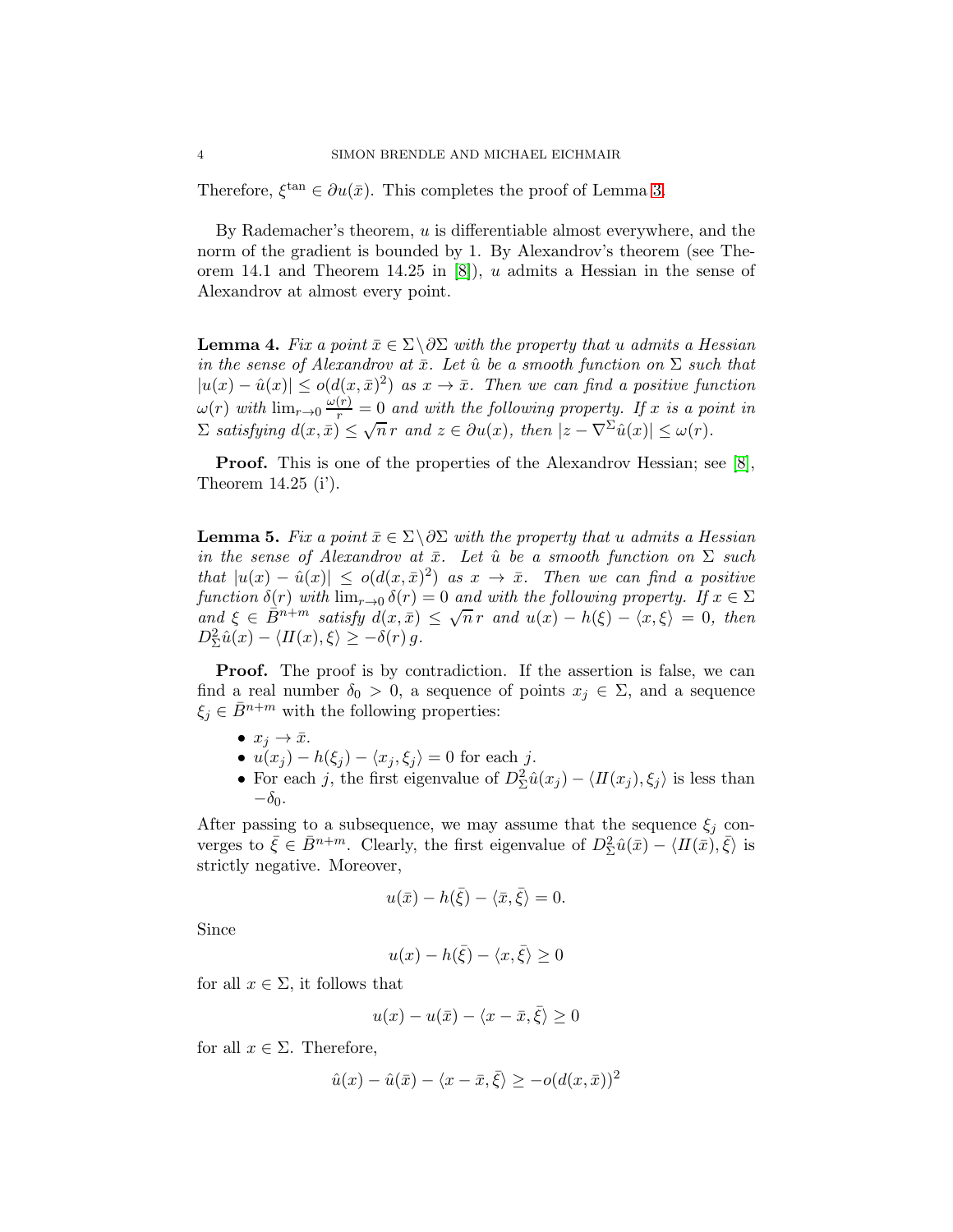as  $x \to \bar{x}$ . This implies  $D^2_{\Sigma} \hat{u}(\bar{x}) - \langle H(\bar{x}), \bar{\xi} \rangle \geq 0$ . This is a contradiction. This completes the proof of Lemma [5.](#page-3-0)

<span id="page-4-0"></span>**Lemma 6.** Fix a point  $\bar{x} \in \Sigma \backslash \partial \Sigma$  with the property that u admits a Hessian in the sense of Alexandrov at  $\bar{x}$ . Let  $\hat{u}$  be a smooth function on  $\Sigma$  such that  $|u(x) - \hat{u}(x)| \le o(d(x, \bar{x})^2)$  as  $x \to \bar{x}$ . Then

$$
1 \leq \int_{\{y \in T_{\bar{x}}^{\perp} \Sigma : |\nabla^{\Sigma} \hat{u}(\bar{x})|^2 + |y|^2 \leq 1, D_{\Sigma}^2 \hat{u}(\bar{x}) - \langle H(\bar{x}), y \rangle \geq 0\}} \left| \det(D_{\Sigma}^2 \hat{u}(\bar{x}) - \langle H(\bar{x}), y \rangle) \right|
$$

$$
\cdot \rho(|\nabla^{\Sigma} \hat{u}(\bar{x})|^2 + |y|^2) dy.
$$

**Proof.** Let  $\{e_1, \ldots, e_n\}$  be an orthonormal basis of  $T_{\bar{x}}\Sigma$ . For  $r > 0$  small, we consider the cube

$$
Q_r = \{ z \in T_{\bar{x}}\Sigma : \max_{1 \leq i \leq n} |\langle z, e_i \rangle| \leq r \}.
$$

We denote by

$$
E_r = \exp_{\bar{x}}(Q_r)
$$

the image of the cube  $Q_r$  under the exponential map. We further define

$$
A_r = \{(x, y) : x \in E_r, y \in T_x^{\perp} \Sigma, |\nabla^{\Sigma} \hat{u}(x)|^2 + |y|^2 \le (1 + \omega(r))^2,
$$
  

$$
D_{\Sigma}^2 \hat{u}(x) - \langle H(x), y \rangle \ge -\delta(r) g\},
$$

where  $\omega(r)$  is the function from Lemma [4,](#page-3-1)  $\delta(r)$  is the function from Lemma [5,](#page-3-0) and g denotes the Riemannian metric on Σ. Clearly,  $E_r \subset \{x \in \Sigma :$  $d(x,\bar{x}) \leq \sqrt{n} r$  is a compact subset of  $\Sigma$  and  $A_r$  is a compact subset of the normal bundle of  $Σ$ .

We define a smooth map  $\Phi: T^{\perp} \Sigma \to \mathbb{R}^{n+m}$  by

$$
\Phi(x, y) = \nabla^{\Sigma} \hat{u}(x) + y
$$

for  $x \in \Sigma$  and  $y \in T_x^{\perp} \Sigma$ . Moreover, we denote by

$$
G_r = \{ \xi \in \bar{B}^{n+m} : \exists (x, y) \in A_r \text{ with } |\xi - \Phi(x, y)| \le \omega(r) \}
$$

the intersection of  $\bar{B}^{n+m}$  with the tubular neighborhood of  $\Phi(A_r)$  of radius  $\omega(r)$ . Clearly,  $G_r$  is a compact subset of  $\bar{B}^{n+m}$ .

We claim that  $u(x)-h(\xi)-\langle x,\xi\rangle > 0$  for all  $x \in E_r$  and all  $\xi \in \overline{B}^{n+m} \backslash G_r$ . To prove this, we argue by contradiction. Suppose that there is a point  $x \in E_r$  and a point  $\xi \in \overline{B}^{n+m} \setminus G_r$  such that  $u(x) - h(\xi) - \langle x, \xi \rangle = 0$ . Let  $\xi^{\text{tan}}$  denote the orthogonal projection of  $\xi$  to the tangent space  $T_x\Sigma$ . By Lemma [3,](#page-2-1)  $\xi^{\tan} \in \partial u(x)$ . Consequently,

$$
|\xi^{\tan} - \nabla^{\Sigma} \hat{u}(x)| \le \omega(r)
$$

by Lemma [4.](#page-3-1) Moreover,

$$
D_{\Sigma}^{2}\hat{u}(x) - \langle H(x), \xi \rangle \geq -\delta(r) g
$$

by Lemma [5.](#page-3-0) Hence, if we put  $y = \xi - \xi^{\tan} \in T_x^{\perp} \Sigma$ , then

$$
|\xi - \Phi(x, y)| = |\xi^{\tan} - \nabla^{\Sigma} \hat{u}(x)| \le \omega(r)
$$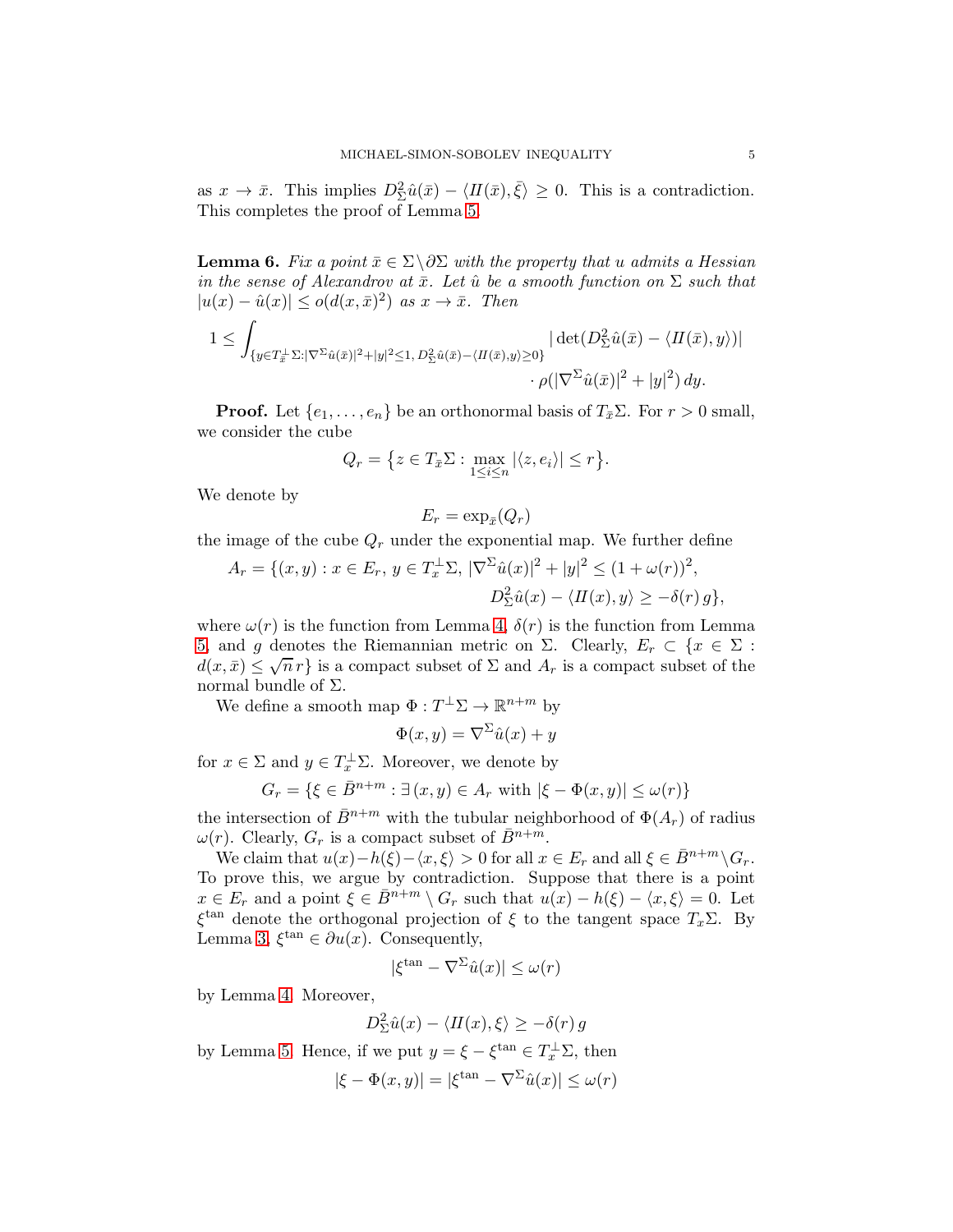and

$$
D_{\Sigma}^{2}\hat{u}(x) - \langle H(x), y \rangle \geq -\delta(r) g.
$$

Using the triangle inequality, we obtain

$$
\sqrt{|\nabla^{\Sigma} \hat{u}(x)|^2 + |y|^2} = |\Phi(x, y)| \le |\xi| + \omega(r) \le 1 + \omega(r).
$$

Therefore,  $(x, y) \in A_r$ . Thus, we conclude that  $\xi \in G_r$ , contrary to our assumption. To summarize, we have shown that  $u(x) - h(\xi) - \langle x, \xi \rangle > 0$  for all  $x \in E_r$  and all  $\xi \in \overline{B}^{n+m} \setminus G_r$ .

Using Lemma [2,](#page-2-0) we obtain  $\nu(G_r) \geq \mu(E_r)$  if  $r > 0$  is sufficiently small. This implies

$$
\liminf_{r \to 0} (2r)^{-n} \nu(G_r) \ge \liminf_{r \to 0} (2r)^{-n} \mu(E_r) = 1.
$$

Next, we estimate  $\nu(G_r)$  from above. To that end, we argue as in the proof of the classical change-of-variables formula (see [\[7\]](#page-7-7), pp. 150–156). The Jacobian of  $\Phi$  at a point  $(x, y)$  is given by  $|\det(D_{\Sigma}^2 \hat{u}(x) - \langle H(x), y \rangle)|$ . Since  $\frac{\omega(r)}{r} \to 0$  as  $r \to 0$ , we obtain

$$
\limsup_{r\to 0} (2r)^{-n} \nu(G_r)
$$
\n
$$
= \limsup_{r\to 0} (2r)^{-n} \int_{G_r} \rho(|\xi|^2) d\xi
$$
\n
$$
\leq \int_{\{y \in T_{\bar{x}}^{\perp} \Sigma : |\nabla^{\Sigma} \hat{u}(\bar{x})|^2 + |y|^2 \leq 1 + \varepsilon_0, D_{\Sigma}^2 \hat{u}(\bar{x}) - \langle H(\bar{x}), y \rangle \geq -\delta_0 g\}} |\det(D_{\Sigma}^2 \hat{u}(\bar{x}) - \langle H(\bar{x}), y \rangle)|
$$
\n
$$
\cdot \rho(|\nabla^{\Sigma} \hat{u}(\bar{x})|^2 + |y|^2) dy
$$

for every fixed  $\delta_0 > 0$  and every fixed  $\varepsilon_0 > 0$ . To justify the last inequality, we decompose the normal space  $T_{\bar{x}}^{\perp} \Sigma$  into m-dimensional cubes of size  $2r$ . This gives rise to a decomposition of the product  $Q_r \times T_{\bar{x}}^{\perp} \Sigma \subset T_{\bar{x}} \Sigma \times T_{\bar{x}}^{\perp} \Sigma$ into  $(n + m)$ -dimensional cubes of size 2r. We then consider the image of each such cube under the smooth map

$$
Q_r \times T_{\overline{x}}^{\perp} \Sigma \to \mathbb{R}^{n+m}, (z, y) \mapsto \Phi(\exp_{\overline{x}}(z), P_z y),
$$

where  $P_z: T_{\bar{x}}^{\perp} \Sigma \to T_{\exp_{\bar{x}}(z)}^{\perp} \Sigma$  denotes the parallel transport along the geodesic  $t \mapsto \exp_{\bar{x}}(tz)$ .

Putting these facts together, we conclude that

$$
1 \leq \int_{\{y \in T_{\bar{x}}^{\perp} \Sigma : |\nabla^{\Sigma} \hat{u}(\bar{x})|^2 + |y|^2 \leq 1 + \varepsilon_0, D_{\Sigma}^2 \hat{u}(\bar{x}) - \langle H(\bar{x}), y \rangle \geq -\delta_0 g\}} \left| \det(D_{\Sigma}^2 \hat{u}(\bar{x}) - \langle H(\bar{x}), y \rangle) \right|
$$
  
 
$$
\cdot \rho(|\nabla^{\Sigma} \hat{u}(\bar{x})|^2 + |y|^2) dy
$$

for every fixed  $\delta_0 > 0$  and every fixed  $\varepsilon_0 > 0$ . Sending  $\delta_0 \to 0$  and  $\varepsilon_0 \to 0$ , the assertion follows. This completes the proof of Lemma [6.](#page-4-0)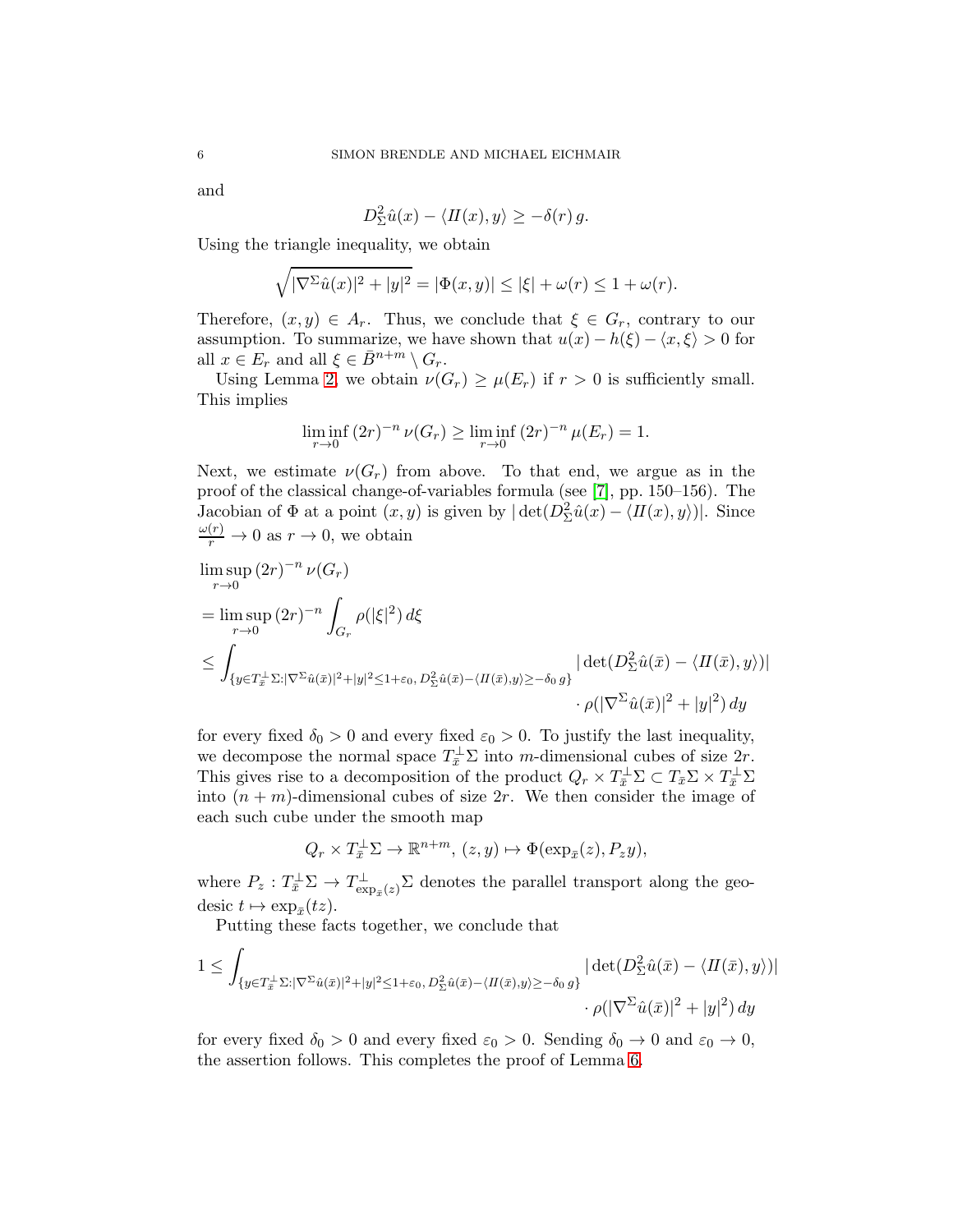<span id="page-6-0"></span>**Lemma 7.** Fix a point  $\bar{x} \in \Sigma \backslash \partial \Sigma$  with the property that u admits a Hessian in the sense of Alexandrov at  $\bar{x}$ . Let  $\hat{u}$  be a smooth function on  $\Sigma$  such that  $|u(x) - \hat{u}(x)| \le o(d(x, \bar{x})^2)$  as  $x \to \bar{x}$ . Then

$$
n \alpha^{-\frac{1}{n}} \le \Delta_{\Sigma} \hat{u}(\bar{x}) + |H(\bar{x})|,
$$

where  $\alpha$  is defined by [\(1\)](#page-0-2).

**Proof.** We argue by contradiction. If the assertion is false, then there exists a real number  $\hat{\alpha} > \alpha$  such that

$$
\Delta_{\Sigma}\hat{u}(\bar{x}) + |H(\bar{x})| \leq n \,\hat{\alpha}^{-\frac{1}{n}}.
$$

If  $y \in T_{\overline{x}}^{\perp} \Sigma$  satisfies  $|\nabla^{\Sigma} \hat{u}(\overline{x})|^2 + |y|^2 \le 1$  and  $D_{\Sigma}^2 \hat{u}(\overline{x}) - \langle H(\overline{x}), y \rangle \ge 0$ , then

$$
|\det(D_{\Sigma}^2\hat{u}(\bar{x}) - \langle H(\bar{x}), y \rangle)| \leq \left(\frac{\Delta_{\Sigma}\hat{u}(\bar{x}) - \langle H(\bar{x}), y \rangle}{n}\right)^n \leq \hat{\alpha}^{-1}
$$

by the arithmetic-geometric mean inequality. Using Lemma [6,](#page-4-0) we obtain

$$
1 \leq \int_{\{y \in T_{\bar{x}}^{\perp} \Sigma : |\nabla^{\Sigma} \hat{u}(\bar{x})|^2 + |y|^2 \leq 1, D_{\Sigma}^2 \hat{u}(\bar{x}) - \langle H(\bar{x}), y \rangle \geq 0\}} \left| \det(D_{\Sigma}^2 \hat{u}(\bar{x}) - \langle H(\bar{x}), y \rangle) \right|
$$
  

$$
\leq \hat{\alpha}^{-1} \int_{\{y \in T_{\bar{x}}^{\perp} \Sigma : |\nabla^{\Sigma} \hat{u}(\bar{x})|^2 + |y|^2 \leq 1\}} \rho(|\nabla^{\Sigma} \hat{u}(\bar{x})|^2 + |y|^2) dy
$$
  

$$
\leq \hat{\alpha}^{-1} \alpha.
$$

In the last step, we have used the definition of  $\alpha$ . Thus,  $\hat{\alpha} \leq \alpha$ , contrary to our assumption. This completes the proof of Lemma [7.](#page-6-0)

After these preparations, we may now complete the proof of Theorem [1.](#page-0-0) Lemma [7](#page-6-0) implies that

$$
n \alpha^{-\frac{1}{n}} \le \Delta_{\Sigma} u + |H|
$$

almost everywhere, where  $\Delta_{\Sigma} u$  denotes the trace of the Alexandrov Hessian of  $u$ . The distributional Laplacian of  $u$  may be decomposed into its singular and absolutely continuous part. By Alexandrov's theorem (see Theorem 14.1 in [\[8\]](#page-7-6)), the density of the absolutely continuous part is given by the trace of the Alexandrov Hessian of  $u$ . The singular part of the distributional Laplacian of  $u$  is nonnegative since  $u$  is semiconvex. This implies

$$
\int_{\Sigma} \eta \, \Delta_{\Sigma} u \leq -\int_{\Sigma} \langle \nabla^{\Sigma} \eta, \nabla^{\Sigma} u \rangle
$$